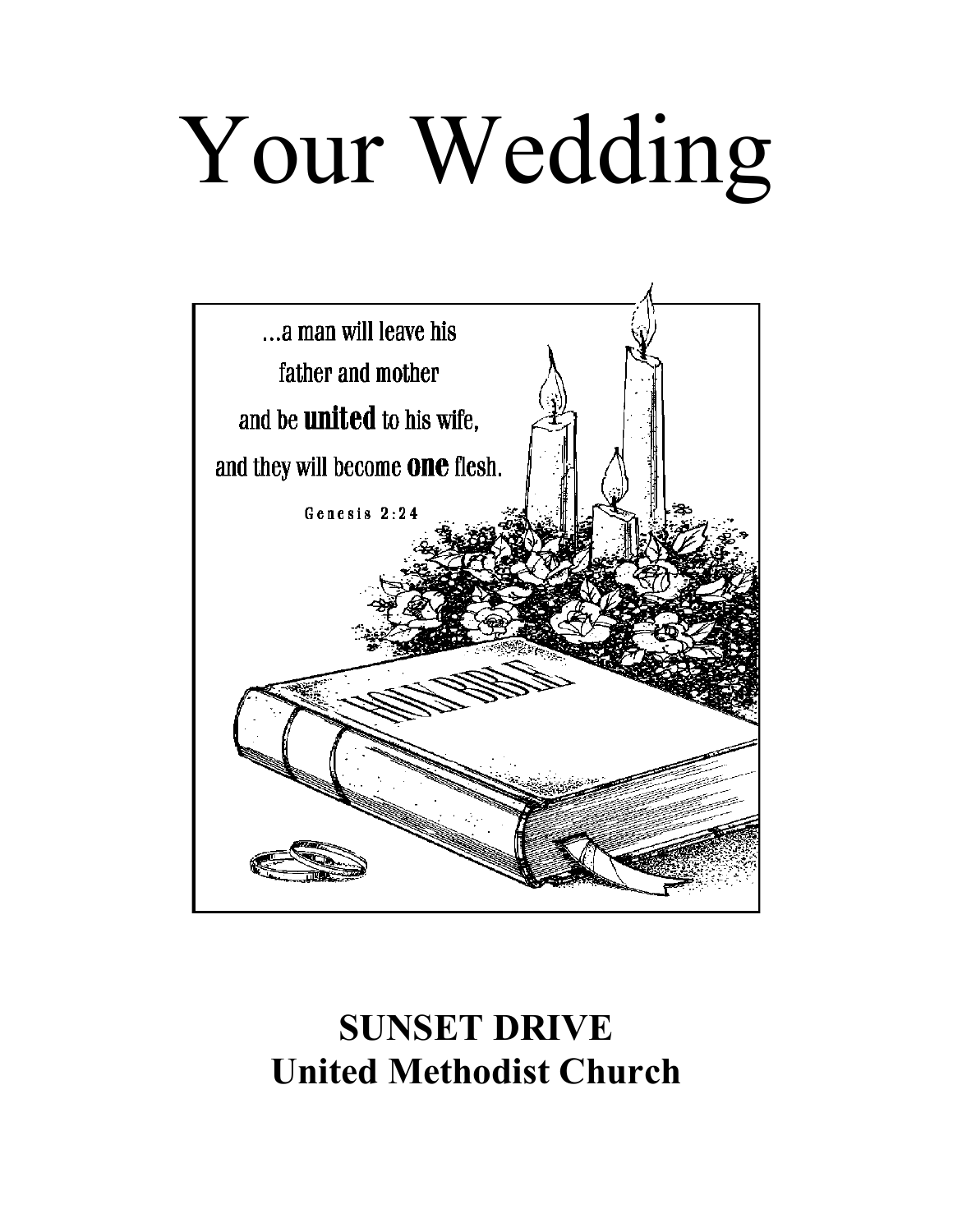#### **CHURCH WEDDING**

Your Wedding should be one of the happiest and holiest moments in your life. It is the time when both the social world and your religious faith affirm and acknowledge the love which two persons share. It can be particularly meaningful when the church is chosen as the place for the wedding. This is the house of God; having the wedding here symbolizes the presence of the Lord within your holiest relationship; it should also affirm the bride and groom's relationship with the traditions of this church.

The church is eager to help make your wedding beautiful and meaningful. In the joyful excitement (and mounting pressures!) that precede a wedding, many questions arise. That is one of the reasons this booklet was written, to help you in planning your wedding and marriage.

#### **SETTING THE DATE**

When the initial call is made to the minister, the bride's preference of date and the church's availability will be compared. A tentative date is set. Scheduled church services, certain seasonal conflicts, and prior-arranged weddings sometimes require that adjustments be made. The earlier you talk with the minister, the better! The minister is not willing to schedule two weddings on the same day.

#### **THE MINISTER**

The Sunset Drive Church minister is in charge of all weddings and should be consulted about all weddings in our church. At the convenience of the bride and groom, an early conference will be scheduled with the minister. On some occasions, the minister is willing to work with the couple in inviting another Christian minister to assist in the ceremony or allowing the couple to have another minister conduct the ceremony, without the SDUMC pastor. Usually, this is a person with a close relationship to the bride or groom. Sunset Drive's minister will contact the guest minister and confer with him/her about your wishes. Sunset Drive's minister, after conferring with the bride and groom, will decide in what ways the visiting minister can best assist in the service or invite the minister to conduct the ceremony on his/her own..

A conference with the minister is a time for establishing rapport, building personal relations, and previewing the wedding vows. Subsequent counseling sessions may be arranged, at the discretion of the minister, bride and groom.

The official Wedding Ceremony of the United Methodist Church is known throughout our society as one of succinct language, beautiful phraseology, and deep meaning (*see attached copy*). A product of a long evolutionary life, the words take deep personal feelings and express them in religious context. Upon scrutiny, you will probably be able to adopt it as your own. However, some alterations can be made in consultation with the minister. The minister in such cases has the final say as to the wording of the ceremony.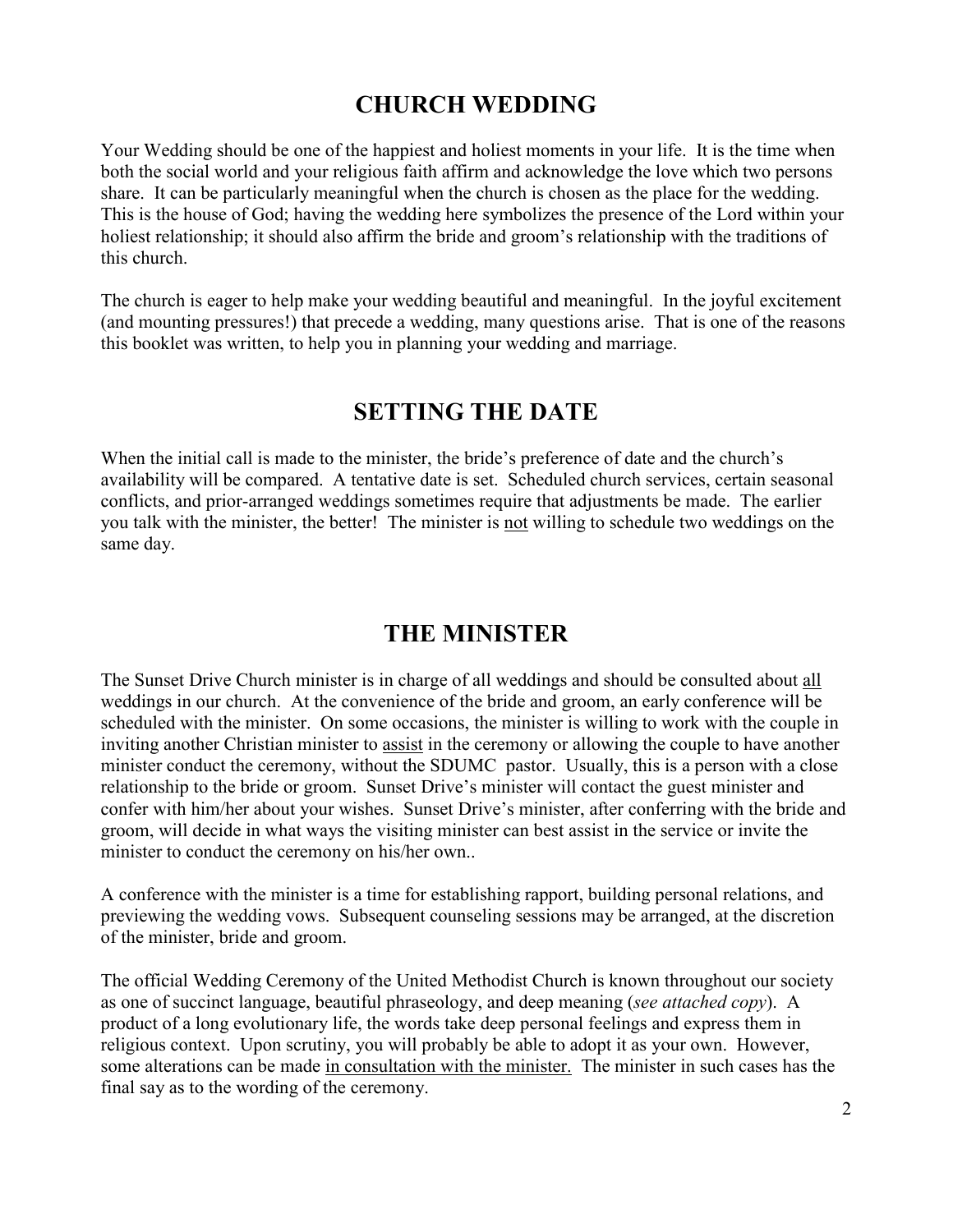#### **REHEARSAL**

A rehearsal is suggested for all weddings where there are more than five major participants (i.e., bride, groom, best man, maid/matron of honor and minister). The rehearsal is usually held on the evening before the wedding, and should be confined to about 60 minutes. Promptness on the part of the wedding party is expected.

#### **THE MUSIC**

Wedding music may be selected within the framework of the bride and groom's personal preferences and the church's heritage of religious music. The music should be in good taste and appropriate to the church setting and the Christian faith.

The church has organist/pianists available to play for weddings. If one is not available, then the Music Director shall suggest someone else to play. If for some reason the family desires the service of a special organist/pianist, this must be cleared along with any other music played or sung during the wedding, through the Music Director.

#### **PICTURES AND PHOTOGRAPHERS**

Photographs by the wedding guests will not be allowed during the ceremony. Ushers are to watch for persons bringing cameras and are to inform them of this regulation. The official photographer may take non-flash pictures during the ceremony, from the back of the church. Videotaping of the entire ceremony will be allowed only at the instructions of the minister.

The church considers any violation of this request a breach of good taste. Persons planning the wedding photographs are asked not to request any modifications of this regulation.

#### **FLORIST AND DECORATIONS**

Arrangements for flowers and other decorations are made by the bride and her family.

Flowers on the Altar cannot exceed the cross beam of the Cross on the Altar (which is 18 inches).

If and when the **Unity Candle** is requested to be used in the service, it will be included at a place in the service determined by the minister. When used, the unity candle is provided by the florist.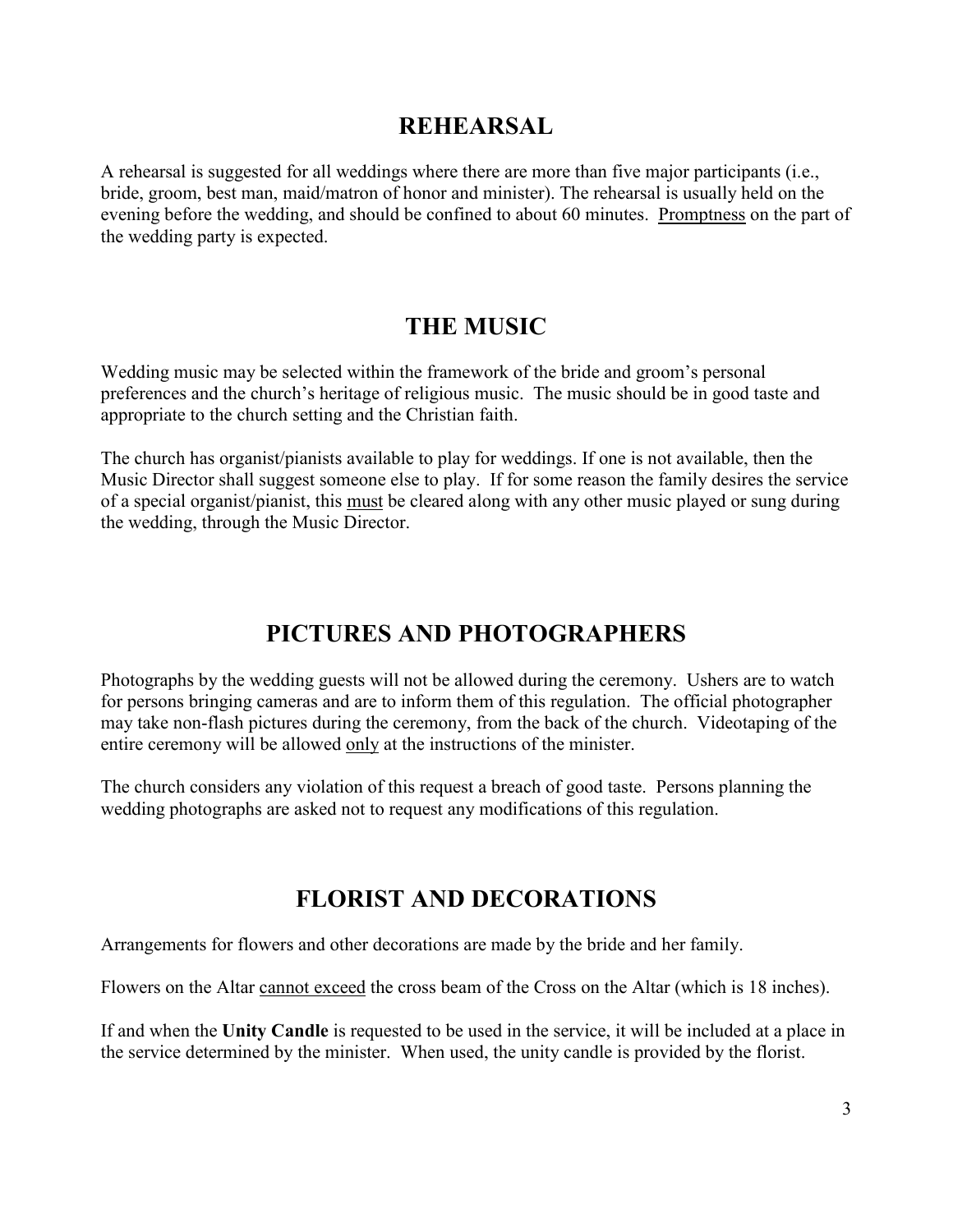If tracing (aisle runner) is used, it is available from the florist. Sunset Drive Church does not have a tracer.

It is not permissible to put nails or tacks in the woodwork or use scotch tape or masking tape next to the finished wood or painted walls. It is permissible for ribbons be tied to the pews.

When weddings are held on Saturday or Sunday, it is the responsibility of the bride and groom to make arrangements with the Trustees Building Wedding Supervisor about having the church open for the florist to deliver the flowers for the wedding.

#### **PRIVATE WEDDINGS**

When a small, private wedding is planned (with only the bride and groom, the minister, and a few witnesses present), special arrangements, other than those in this guide may be worked out with the minister and other church officials.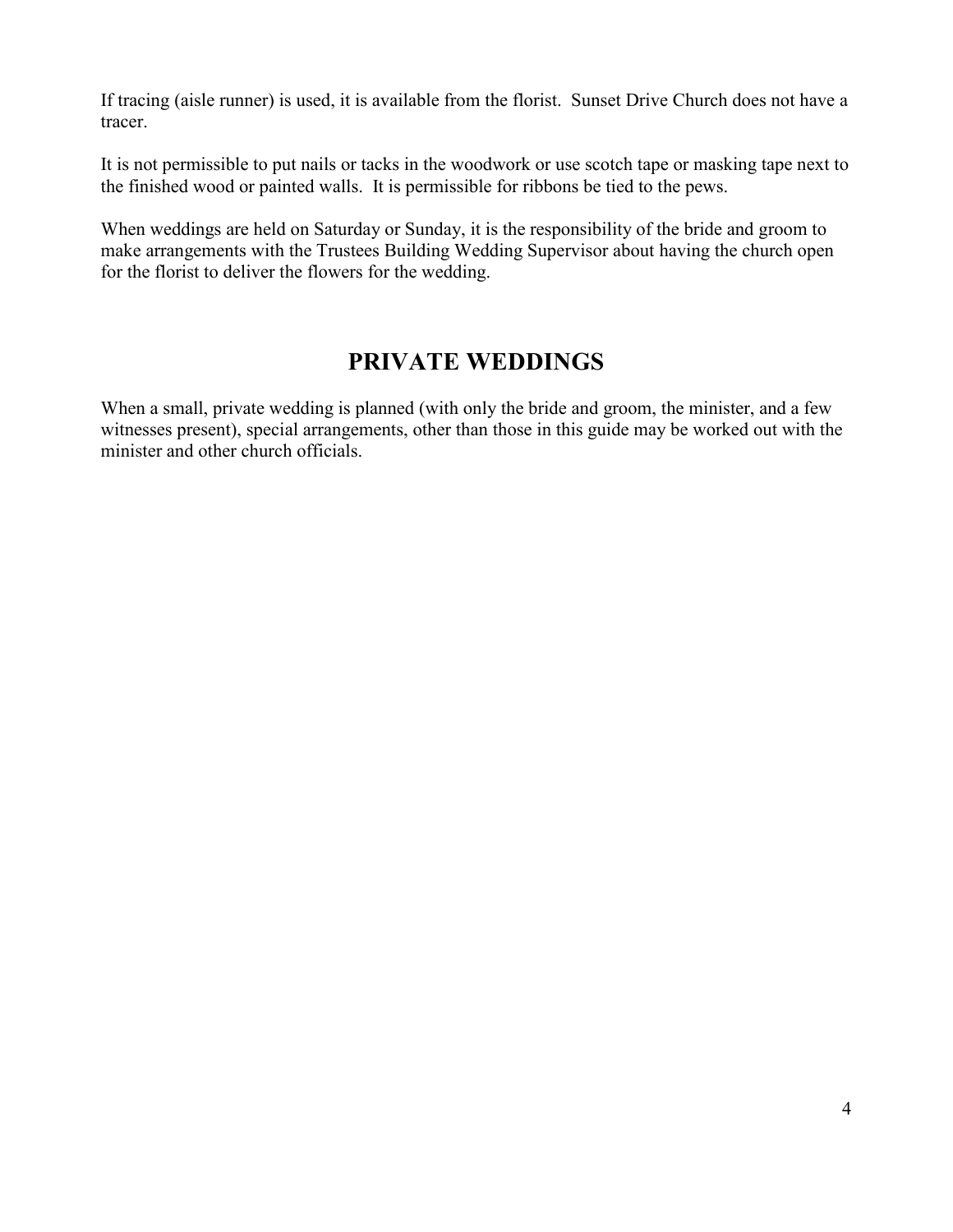## **EXPENSES**

#### *FACILITY USE FEES*

|                                                         | <b>MEMBER</b>                     | <b>NON-MEMBER</b>                 |
|---------------------------------------------------------|-----------------------------------|-----------------------------------|
| <b>Sanctuary (due upon</b>                              | No charge (but donation to        | \$500                             |
| execution of agreement for                              | church may be made if desired)    |                                   |
| use of facility)                                        |                                   |                                   |
| <b>Social Hall &amp; Kitchen</b>                        | No charge                         | \$350                             |
| (upstairs)                                              |                                   |                                   |
|                                                         |                                   |                                   |
| <b>Cleaning fees—paid directly</b>                      |                                   |                                   |
| to Custodian (due 1 week in<br>advance of wedding date) |                                   |                                   |
|                                                         | \$75                              | \$75                              |
| <b>Sanctuary</b><br><b>Social Hall</b>                  |                                   |                                   |
|                                                         | \$100                             | \$100                             |
| Downstairs room(s)                                      | \$25                              | \$25                              |
| <b>Building use supervisor (due)</b>                    | \$100                             | \$100                             |
| 1 week in advance of wedding                            |                                   |                                   |
| date)                                                   |                                   |                                   |
|                                                         |                                   |                                   |
| Organist / pianist / other                              | Negotiated between wedding        | Negotiated between wedding        |
| musicians                                               | party and organist/pianist/others | party and organist/pianist/others |
|                                                         |                                   |                                   |
| Sound board operator                                    | Negotiated between wedding        | Negotiated between wedding        |
|                                                         | party and sound operator          | party and sound operator          |
| <b>Minister</b>                                         | See table below                   | See table below                   |
|                                                         |                                   |                                   |

*MINISTERIAL FEES (paid directly to the Pastor at least one week prior to ceremony)*

|                                                                                    | <b>MEMBER</b>                                                                                 | <b>NON-MEMBER</b> |
|------------------------------------------------------------------------------------|-----------------------------------------------------------------------------------------------|-------------------|
| <b>Ceremony only</b>                                                               | No required fee for any services for<br>members: Suggested honorarium for<br>Members is \$150 | \$200             |
| Ceremony & rehearsal,<br>including one planning<br>meeting for wedding<br>ceremony |                                                                                               | \$300             |
| Ceremony, Rehearsal, & Pre-<br>marital counseling of 3<br>sessions                 |                                                                                               | \$600             |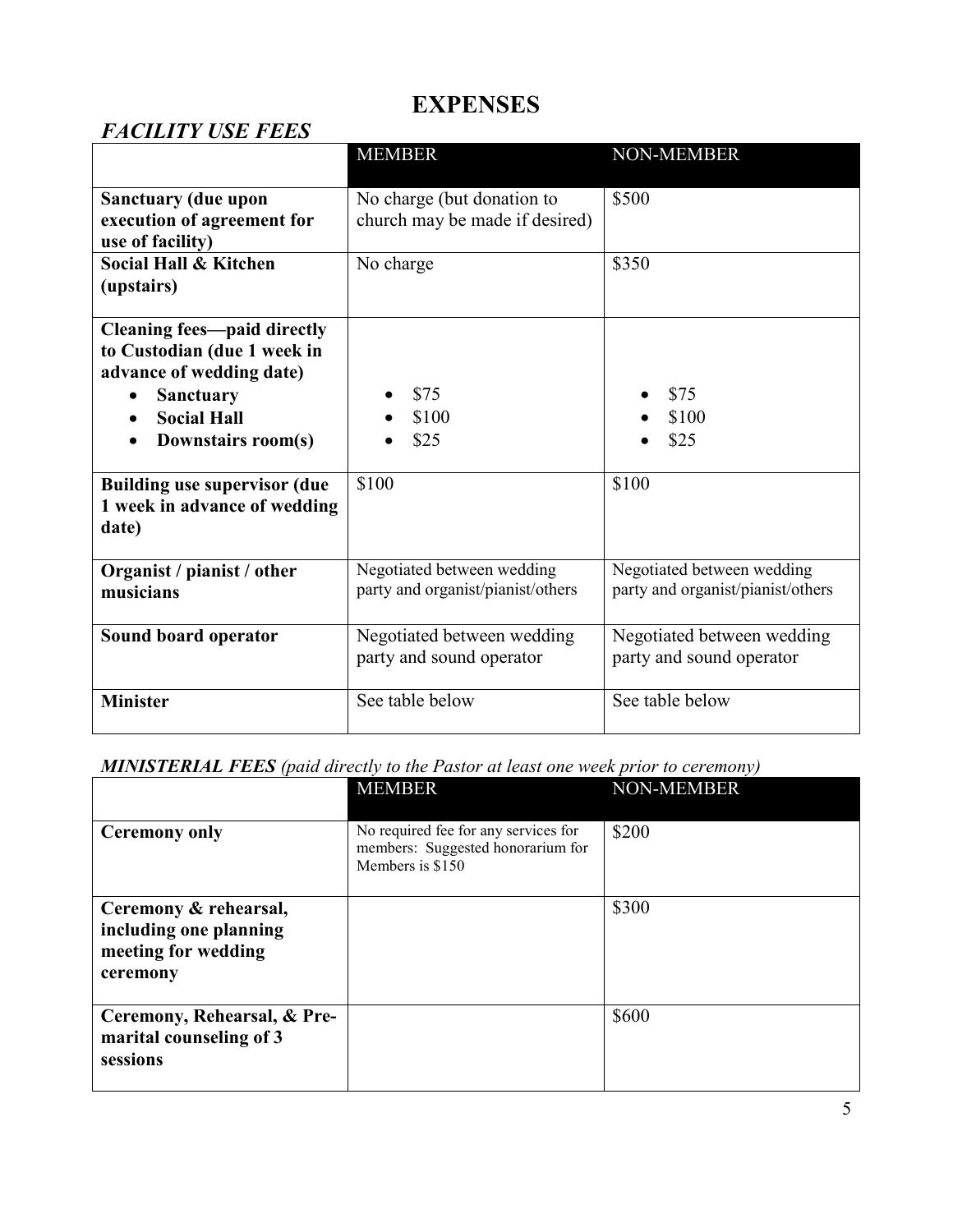| <b>Additional counseling</b> | \$50 per session |
|------------------------------|------------------|
| sessions beyond 3            |                  |

Payment of fees can be brought into the church office. Please call the secretary to determine a convenient time.

#### **MISCELLANEOUS POLICIES**

- 1. No rice or confetti may be used in the church buildings or on the steps or sidewalks outside the building. Bird seed or bubbles are suggested as a substitute, but only outside the building!
- 2. Pews may not be moved.
- 3. Smoking is not permitted within the building.
- 4. The altar and its furnishings and the pulpit furniture may not be moved and must remain visible at all times.
- 5. Tape recordings of the ceremony may be made through arrangements with the Minister or Wedding Coordinator of the church
- 6. The church does not assume the responsibility for personal clothing and other valuables left in the church buildings, before, during, and after the wedding and reception.
- 7. No candles will be allowed in the windows, aisles, and pews unless covered by a globe.
- 8. When the church has been decorated for a Holy Day, such as Advent, Christmas, and Easter, these decorations may not be moved or changed.
- 9. For your further information or help, the wedding coordinator will be available; to show you the church equipment and to give any needed assistance in planning the decorations.

#### **MARRIAGE LICENSE AND CERTIFICATES**

The marriage license can be obtained from the city or county clerk of your residence up to 60 days prior to the wedding. The license and certificate should be left with the minister no later than the rehearsal for the wedding. The minister will return to the couple the signed certificate after the ceremony. He will also mail in the completed license.

#### **REGULATIONS FOR THE WEDDING RECEPTION**

- 1. Facilities of the church available for the reception include only the Fellowship Hall ,the Kitchen, and the restrooms. It is understood that the use of these rooms for the purpose indicated is subject to discussion with the Minister/Wedding Coordinator, based on the physical limitation of having to restore the rooms for subsequent use.
- 2. No alcoholic beverages are allowed at receptions at the church. It shall be the responsibility of the families to see that persons under the influence of alcohol or drugs not be allowed to participate in either the rehearsal or wedding.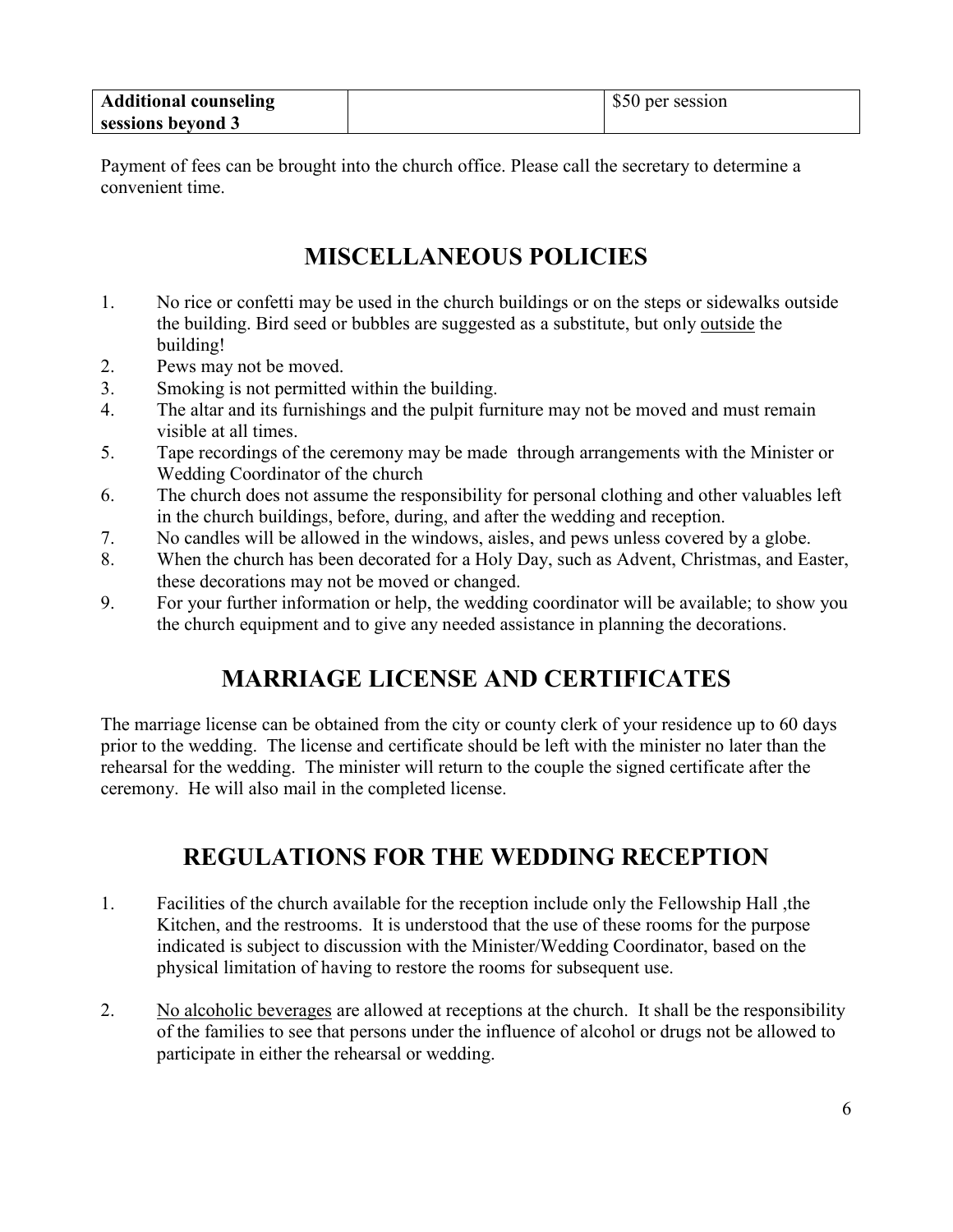### **THE CATERER**

If the caterer is retained by the bride's family for a reception at the church, they must provide their own serving equipment and the kitchen must be left clean. They must make arrangements with the wedding Building Supervisor about being admitted to the fellowship hall to prepare for the reception.

Sunset Drive Church has no regulations against music or dancing in the Fellowship Hall. However, as with all aspects of the wedding, the reception's music should be appropriate for the character of the celebration.

#### **WEDDING RECEPTION HINT**

If the reception is at the church, consider beginning immediately after the wedding while the wedding party is involved in picture taking. Guests may then greet the members of the wedding party at their convenience during the reception. This avoids the awkward waiting period while pictures are being taken and the long wait to go through the receiving line.

#### **AGREEMENT**

This Agreement entered into this \_\_\_\_\_\_ day of \_\_\_\_\_\_\_\_\_\_\_ 20\_\_\_\_\_ by and

between the Sunset Drive United Methodist Church of Broadway, Virginia ("UMC") and

\_\_\_\_\_\_\_\_\_\_\_\_\_\_\_\_\_\_\_\_ (Licensee).

WHEREAS, UMC is the owner of the building located at the corner of Sunset Drive and

Turner Avenue in Broadway.

WHEREAS, Licensee desires to use such facilities on the terms and conditions set

forth,

NOW, THEREFORE, in consideration of the mutual promises contained herein and other

good and valuable consideration the parties hereto agree as follows:

1. UMC shall make available to Licensee

\_\_\_\_\_\_\_\_\_\_\_\_\_\_\_\_\_\_\_\_\_ (description of facilities)

on  $(dates)$  between the hours of

 $\qquad \qquad \text{and} \qquad \qquad$